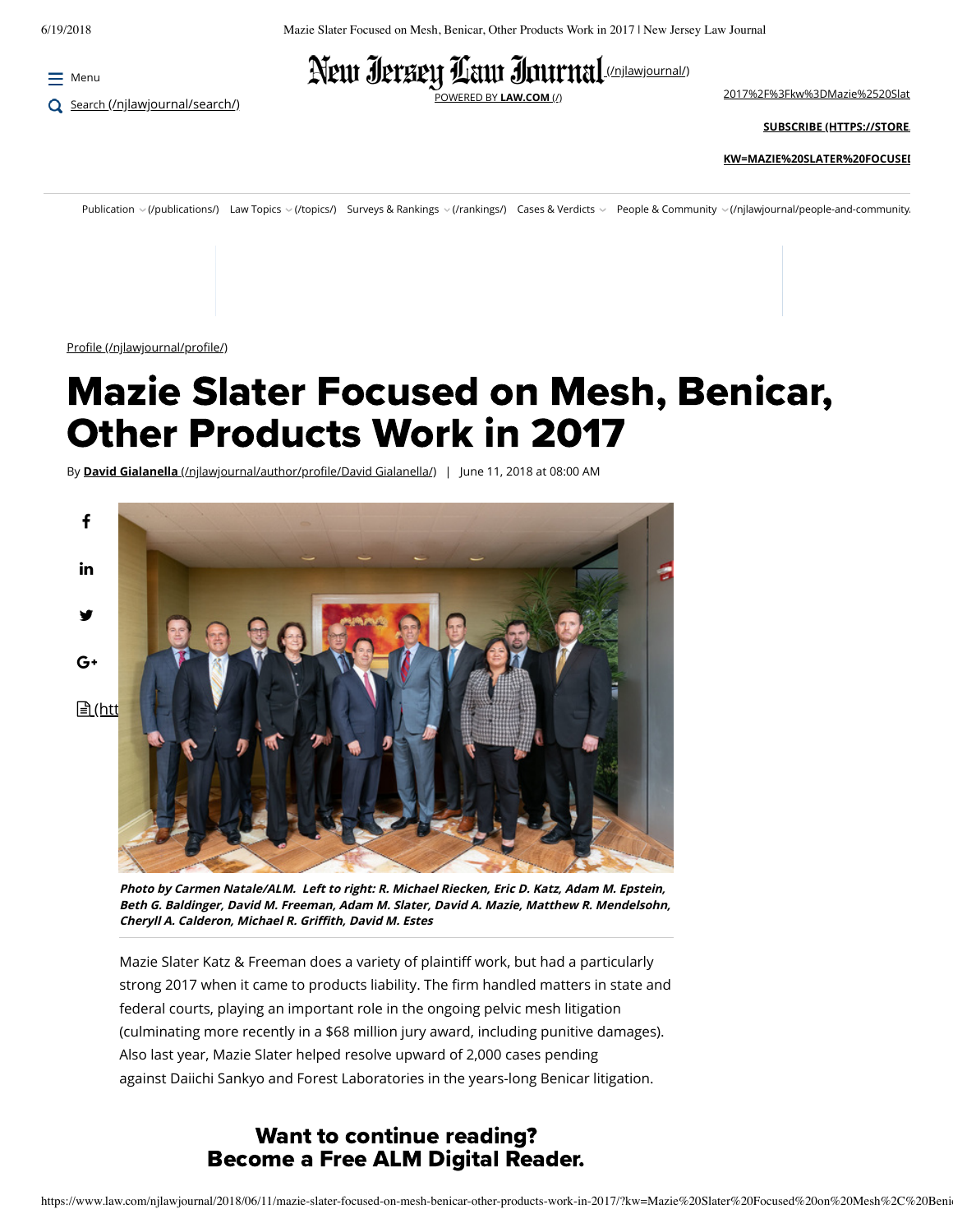6/19/2018 Mazie Slater Focused on Mesh, Benicar, Other Products Work in 2017 | New Jersey Law Journal

#### BENEFITS OF A DIGITAL MEMBERSHIP:

Free access to 5 articles\* every 30 days

Access to the entire ALM network of websites

Unlimited access to the ALM suite of newsletters

Build custom alerts on any search topic of your choosing

Search by a wide range of topics

**REGISTER NOW** (https://store.law.com/registration/default.aspx?

promoCode=NJ:limited&source=https://www.law.com/njlawjournal/2018/06/11/mazie-

slater-focused-on-mesh-benicar-other-products-work-in-2017/?

kw=Mazie%20Slater%20Focused%20on%20Mesh%2C%20Benicar%2C%20Other%20P

#### Email&pt=Special%20Report)

\*May exclude premium content Already have an account? **Sign In Now (https://store.law.com/registration/login.aspx? promoCode=NJ&source=https://www.law.com/njlawjournal/2018/06/11/mazie-slaterfocused-on-mesh-benicar-other-products-work-in-2017/? [kw=Mazie%20Slater%20Focused%20on%20Mesh%2C%20Benicar%2C%20Other%20Products%20Work%20in%202017&et=editorial&b](https://store.law.com/registration/login.aspx?promoCode=NJ&source=https://www.law.com/njlawjournal/2018/06/11/mazie-slater-focused-on-mesh-benicar-other-products-work-in-2017/?kw=Mazie%20Slater%20Focused%20on%20Mesh%2C%20Benicar%2C%20Other%20Products%20Work%20in%202017&et=editorial&bu=New%20Jersey%20Law%20Journal&cn=20180614&src=EMC-Email&pt=Special%20Report) Email&pt=Special%20Report)**

**f** SHARE ON FACEBOOK **SHARE ON TWITTER** 

### David Gialanella

David Gialanella, Bureau Chief, has been with the New Jersey Law Journal since 2010, covering business of law, litigation, legislation and various other topics. In his current role, he is responsible for the Law Journal's print and web products. Reach him at dgialanella@alm.com.



( [/author/profile/David](https://www.law.com/author/profile/David%20Gialanella/) Gialanella/)

More from this author › [\(/author/profile/David](https://www.law.com/author/profile/David%20Gialanella/) Gialanella/)

### Dig Deeper

[Innovation \(/topics/innovation/\)](https://www.law.com/topics/innovation/) [Professional Culture \(/topics/professional-culture/\)](https://www.law.com/topics/professional-culture/)

[Attorney Rates and Arrangements \(/topics/attorney-rates-and-arrangements/\)](https://www.law.com/topics/attorney-rates-and-arrangements/)

Law Firm Client Relationships (/topics/law-firm-client-relationships/)

Law Firm Management (/topics/law-firm-management/)

[Legal Practice Management \(/topics/legal-practice-management/\)](https://www.law.com/topics/legal-practice-management/) [Litigation \(/topics/litigation/\)](https://www.law.com/topics/litigation/)

[Products Liability \(/topics/products-liability/\)](https://www.law.com/topics/products-liability/) [Legal Services \(/topics/legal-services/\)](https://www.law.com/topics/legal-services/)

<u>(/americanlawyer/2018/06/'</u> **1** The Associate Salary Race: **Survivor's Guide** associate-salary-race-asurvivors-guide/)

> [THE AMERICAN LAWYER](https://www.law.com/americanlawyer/) (/AMERICANLAWYER/)

2 Jury Awards \$45M for Wom Left Brain Damaged by Falli **Shopping Cart** [\(/neworklawjournal/2018/0](https://www.law.com/newyorklawjournal/2018/06/15/jury-awards-45m-for-woman-left-brain-damaged-by-falling-shopping-cart/) awards-45m-for-woman-left brain-damaged-by-fallingshopping-cart/)

> NEW YORK LAW JOURNAL [\(/NEWYORKLAWJOURNAL/\)](https://www.law.com/newyorklawjournal/)

**<sup>3</sup>** 10 Cities with Legal Tech **Scenes to Watch** [\(/legaltechnews/2018/06/11](https://www.law.com/legaltechnews/2018/06/11/10-cities-with-legal-tech-scenes-to-watch/) cities-with-legal-tech-scenes to-watch/)

> LEGALTECH NEWS [\(/LEGALTECHNEWS/\)](https://www.law.com/legaltechnews/)

**4 NJ Senate Committee Move** 13 Superior Court Judges fo **Tenure** [\(/njlawjournal/2018/06/18/n](https://www.law.com/njlawjournal/2018/06/18/nj-senate-committee-moves-13-superior-court-judges-for-tenure/) senate-committee-moves-13 superior-court-judges-fortenure/)

> [NEW JERSEY LAW JOURNAL](https://www.law.com/njlawjournal/) (/NJLAWJOURNAL/)

**<sup>5</sup>** White & Case Lands in **Chicago with Small Office, I Ambitions** (/americanlawyer/2018/06/ case-lands-in-chicago-withsmall-office-big-ambitions/)

> [THE AMERICAN LAWYER](https://www.law.com/americanlawyer/) (/AMERICANLAWYER/)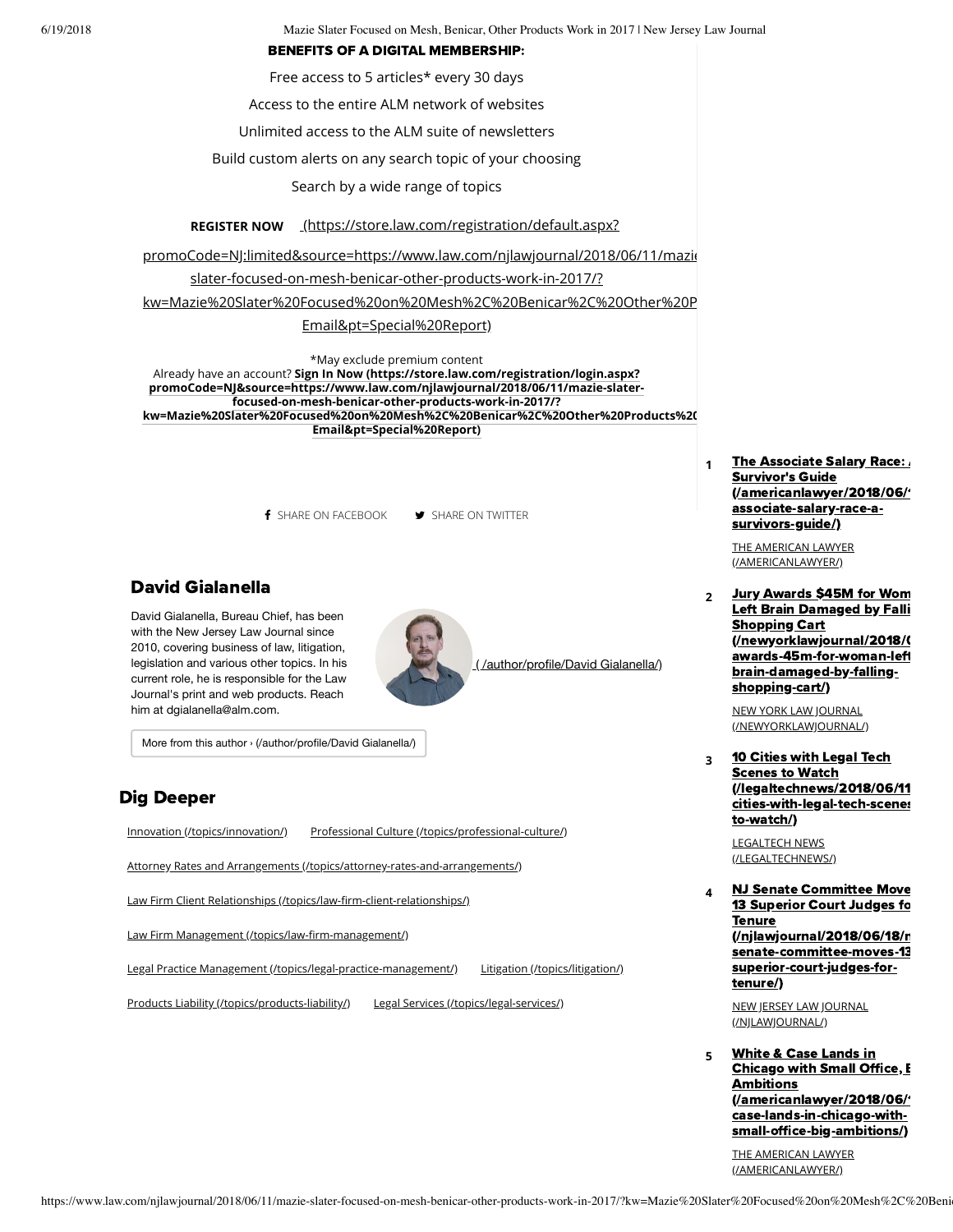LEAN ADVISER LEGAL (/LEAN-[ADVISER/STATIC/LEAN-ADVISER/\)](https://www.law.com/lean-adviser/static/lean-adviser/)

### Think Lean Dail Message

" The question is, how can we all get stable client relationships? Start with process. How do I get from process to relationships? The connection is not contrived in the least, it is direct and inevitable. "

**Learn More (/lean[adviser/static/lean-adviser/\)](https://www.law.com/lean-adviser/static/lean-adviser/)**

#### **Recommended Stories**

## **Lerner David to Clients: 'Rise Above** the Noise' in 'Heated' IP Disputes [\(/2018/06/11/lerner-david-to-clients](https://www.law.com/2018/06/11/lerner-david-to-clients-rise-above-the-noise-in-heated-ip-disputes/)rise-above-the-noise-in-heated-ipdisputes/)

#### [DAVID GIALANELLA \(/NJLAWJOURNAL/AUTHOR/PROFILE/DAVID](https://www.law.com/njlawjournal/author/profile/David%20Gialanella/) GIALANELLA/) | JUNE 11, 2018

"A large percentage of IP litigation takes place between direct competitors, so it can get surprisingly heated. Some clients take such disputes personally, which can lead to escalating rhetoric at best and unnecessary sideshows at worst. We consider it part of our job to help our clients rise above the noise and keep a laserlike focus on winning the case on the merits."

SPONSOR CONTENT By **James A. DiGabriele, DiGabriele, McNulty, Campanella & Co., LLC**

## **Forensic Accounting Case Study-Expert Witness Objectivity** (https://www.law.com/native? mvi=4c53f4c6d5314cd58f76ff4fa6ccf

Prosecuting and defending attorneys, as well as courts, require unbiased and objective expertise when assessing financial matters related to litigation. Whether it's to determine the worth of a business, or to identify compensation due to a party within a complex contract dispute, forensic accountants provide nancial analysis and deliver recommendations that contribute to final court decisions.

## **NJ Investments Paid Off For Rivkin** Radler in 2017 [\(/2018/06/11/nj-](https://www.law.com/2018/06/11/nj-investments-paid-off-for-rivkin-radler-in-2017/)



[mvi=4c53f4c6d5314cd58f764fa6ccfe73\)](https://www.law.com/native?mvi=4c53f4c6d5314cd58f76ff4fa6ccfe73)

## Featured Firms

#### Law Offices of Mark E. Salom

2 OLIVER ST #608 BOSTON, MA 02109 857-444-6468www.marksalomone.co

#### Gary Martin Hays & Associate

235 PEACHTREE ST NE #400 ATLANTA, GA 30303 800-898-4297www.garymartinhays.c

#### **Smith & Hassler**

225 N LOOP W #525 HOUSTON, TX 77008 (877) 777-1529www.smithandhassler

Presented by BigVo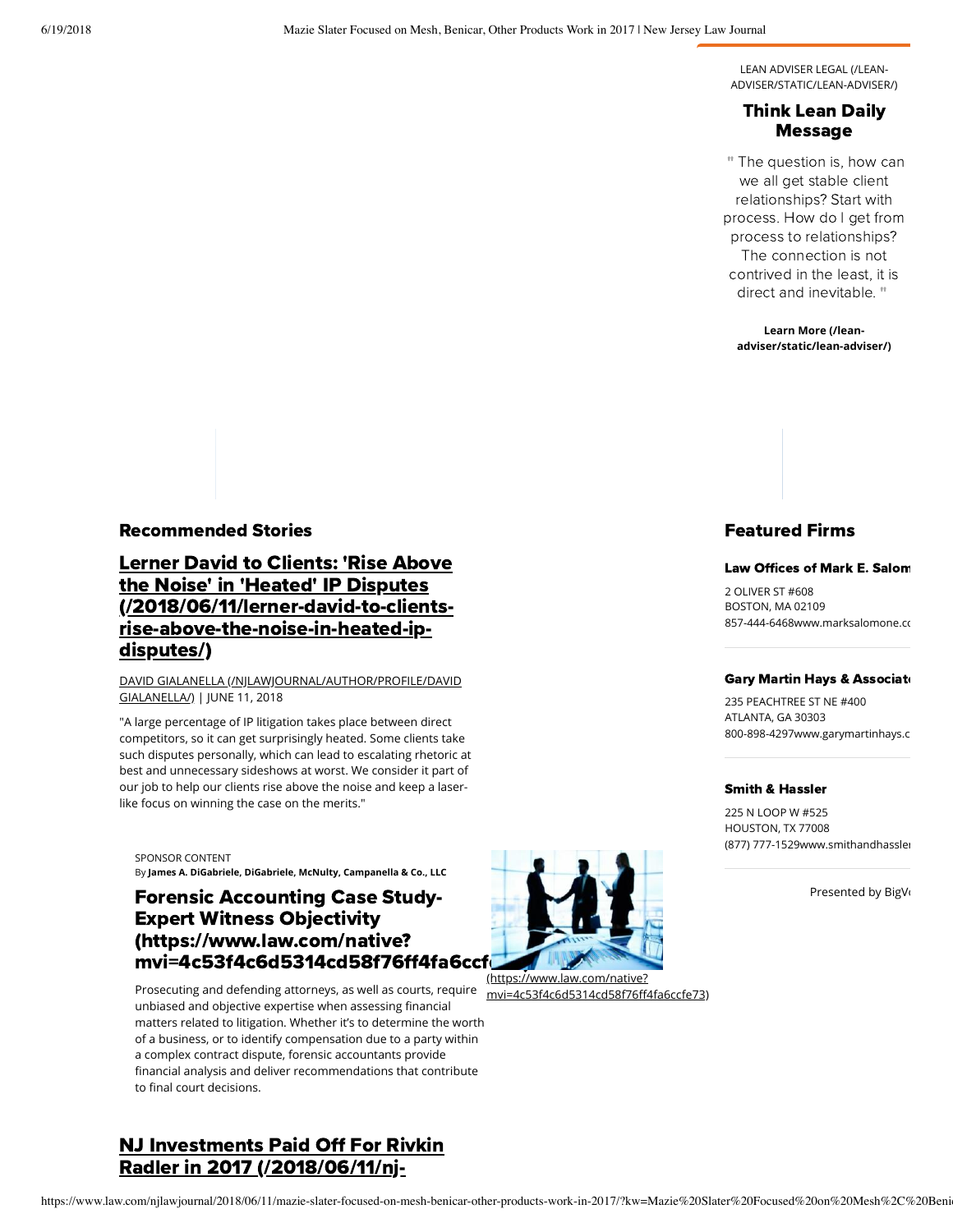## investments-paid-off-for-rivkin-radlerin-2017/)

[DAVID GIALANELLA \(/NJLAWJOURNAL/AUTHOR/PROFILE/DAVID](https://www.law.com/njlawjournal/author/profile/David%20Gialanella/) GIALANELLA/) | JUNE 11, 2018

"When [we] joined the firm, our goal was to enhance an already value-driven intellectual property practice in New York with growth in New Jersey. We are doing just that by providing added value to our litigation clients with our unique blend of litigation strength ... with transactional experience, and our unique understanding of New Jersey practice."

## For Injured Workers, Ginarte Gallardo Sought to 'Return Life to Normal' (/2018/06/11/for-injured-workers[ginarte-gallardo-sought-to-return-life](https://www.law.com/2018/06/11/for-injured-workers-ginarte-gallardo-sought-to-return-life-to-normal/)to-normal/)

[DAVID GIALANELLA \(/NJLAWJOURNAL/AUTHOR/PROFILE/DAVID](https://www.law.com/njlawjournal/author/profile/David%20Gialanella/) GIALANELLA/) | JUNE 11, 2018

"The litigation department as a whole works vigorously to help return the client's life to as normal as possible."

# More from ALM

CLE Center Legal Compass Events Webcasts LawJobs Professional Announcements

## **Premium Subscription**

With this subscription you will receive unlimited access to high quality, online, on-demand premium content from well-respected faculty in the legal industry. This is perfect for attorneys licensed in multiple jurisdictions or for attorneys that have fulfilled their CLE requirement but need to access resourceful information for their practice areas.

View Now [\(https://clecenter.com/Program/Premium.aspx\)](https://clecenter.com/Program/Premium.aspx)

## Team Accounts

Our Team Account subscription service are for legal teams of four or more attorneys. Each attorney is granted unlimited access to high quality, on-demand premium content from wellrespected faculty in the legal industry along with administrative access to easily manage CLE for the entire team.

View Now [\(https://clecenter.com/CleForFirm/Default.aspx\)](https://clecenter.com/CleForFirm/Default.aspx)

## **Bundle Subscriptions**

Gain access to some of the most knowledgeabl and experienced attorneys with our 2 bundle options! Our Compliance bundles are curated  $k$ CLE Counselors and include current legal topics and challenges within the industry. Our second option allows you to build your bundle and strategically select the content that pertains to your needs. Both option are priced the same.

[View Now \(https://clecenter.com/Default.aspx\)](https://clecenter.com/Default.aspx)

**CLE Center → [\(https://clecenter.com\)](https://clecenter.com/)**

## Sign Up Today and Never Miss Another Story. **ALM Legal Publication Newsletters**

As part of your digital membership, you can sign up for an unlimited number of a wide range of complimentary newsletters. Visit your My Account [\(https://store.law.com/registration/login.aspx?](https://store.law.com/registration/login.aspx?promoCode=NJ) promoCode=NJ) page to make your selections. Get the timely legal news and critical analysis you cannot afford to miss. Tailored just for you. In your inbox. Every day.

**Subscribe Now**

[\(https://store.law.com/registration/](https://store.law.com/registration/login.aspx?promoCode=NJ) promoCode=NJ) Privacy Policy - Updated [\(https://www.alm.com/privacy-policy-n](https://www.alm.com/privacy-policy-new/)